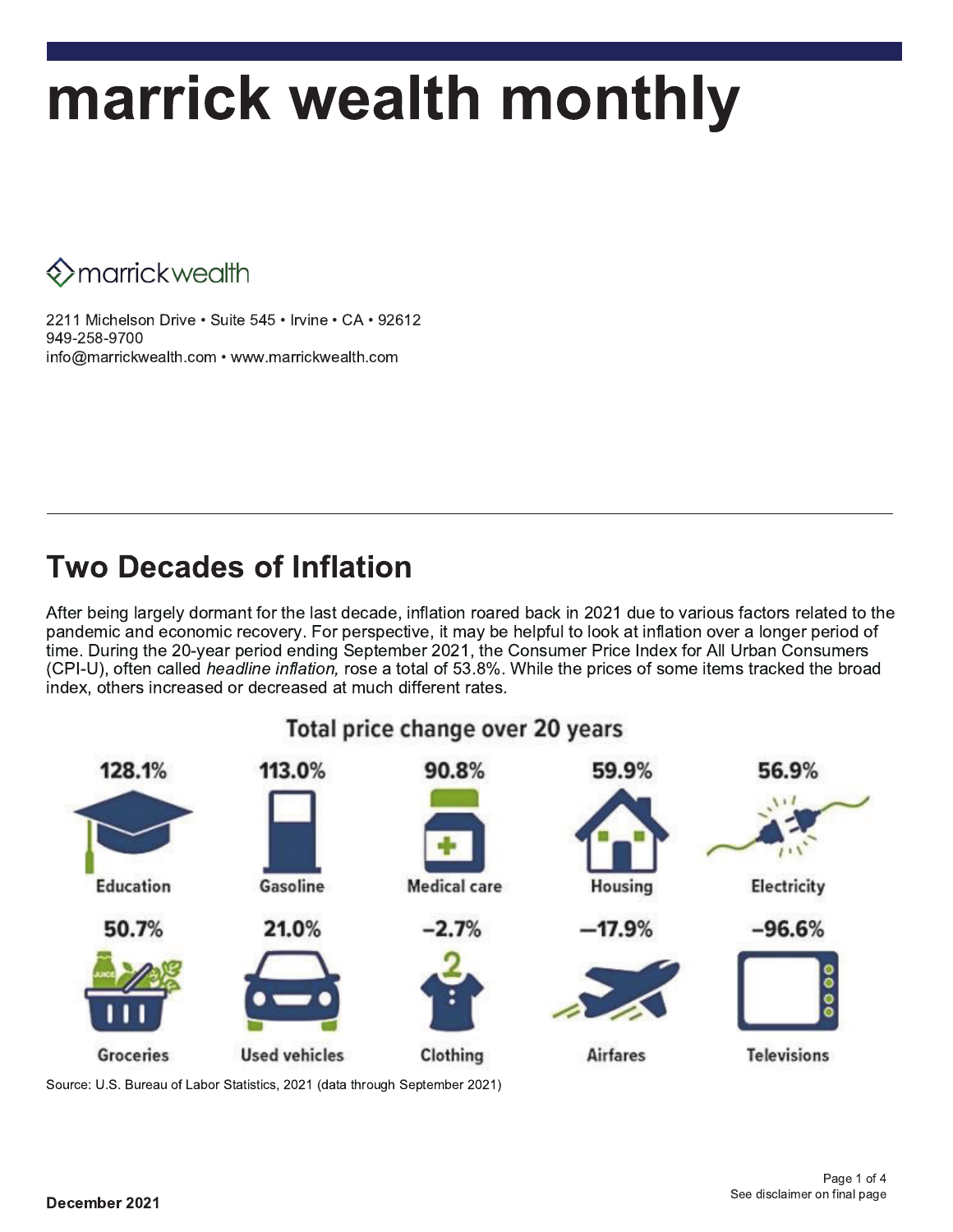## **Charitable Giving Can Be a Family Affair**

As families grow in size and overall wealth, a desire to "give back" often becomes a priority. Cultivating philanthropic values can help foster responsibility and a sense of purpose among both young and old alike, while providing financial benefits. Charitable donations may be eligible for income tax deductions (if you itemize) and can help reduce capital gains and estate taxes. Here are four ways to incorporate charitable giving into your family's overall financial plan.

### **Annual Family Giving**

The holidays present a perfect opportunity to help family members develop a giving mindset. To establish an annual family giving plan, first determine the total amount that you'd like to donate as a family to charity. Next, encourage all family members to research and make a case for their favorite nonprofit organization, or divide the total amount equally among your family members and have each person donate to his or her favorite cause.

When choosing a charity, consider how efficiently the contribution dollars are used  $-$  i.e., how much of the organization's total annual budget directly supports programs and services versus overhead, administration, and marketing. For help in evaluating charities, visit the Charity Navigator web site, charitynavigator.org, where you'll find star ratings and more detailed financial and operational information.

### **Snapshot of 2020 Giving**

Despite the pandemic and economic downturn, 2020 was the highest year for charitable giving on record, reaching \$471.44 billion. Giving to public-society benefit organizations, environmental and animal organizations, and human services organizations grew the most, while giving to arts, culture, and humanities and to health organizations declined.



Source: Giving USA 2021

### **Estate Planning**

Charitable giving can also play a key role in an estate plan by helping to ensure that your philanthropic wishes are carried out and potentially reducing your estate tax burden.

The federal government taxes wealth transfers both during your lifetime and at death. In 2021, the federal gift and estate tax is imposed on lifetime transfers exceeding \$11,700,000, at a top rate of 40%. States may also impose taxes but at much lower thresholds than the federal government.

Ways to incorporate charitable giving into your estate plan include will and trust bequests; beneficiary designations for insurance policies and retirement plan accounts; and charitable lead and charitable remainder trusts. (Trusts incur upfront costs and often have ongoing administrative fees. The use of trusts involves complex tax rules and regulations. You should consider the counsel of an experienced estate planning professional and your legal and tax professionals before implementing such strategies.)

### **Donor-Advised Funds**

Donor-advised funds offer a way to receive tax benefits now and make charitable gifts later. A donor-advised fund is an agreement between a donor and a host organization (the fund). Your contributions are generally tax deductible, but the organization becomes the legal owner of the assets. You (or a designee, such as a family member) then advise on how those contributions will be invested and how grants will be distributed. (Although the fund has ultimate control over the assets, the donor's wishes are generally honored.)

### **Family Foundations**

Private family foundations are similar to donor-advised funds, but on a more complex scale. Although you don't necessarily need the coffers of Melinda Gates or Sam Walton to establish and maintain one, a private family foundation may be most appropriate if you have a significant level of wealth. The primary benefit (in addition to potential tax savings) is that you and your family have complete discretion over how the money is invested and which charities will receive grants. A drawback is that these separate legal entities are subject to stringent regulations.

These are just a few of the ways families can nurture a philanthropic legacy while benefitting their financial situation. For more information, contact your financial professional or an estate planning attorney.

Bear in mind that not all charitable organizations are able to use all possible gifts, so it is prudent to check first. The type of organization you select can also affect the tax benefits you receive.

All investing involves risk, including the possible loss of principal, and there is no guarantee that any investment strategy will be successful.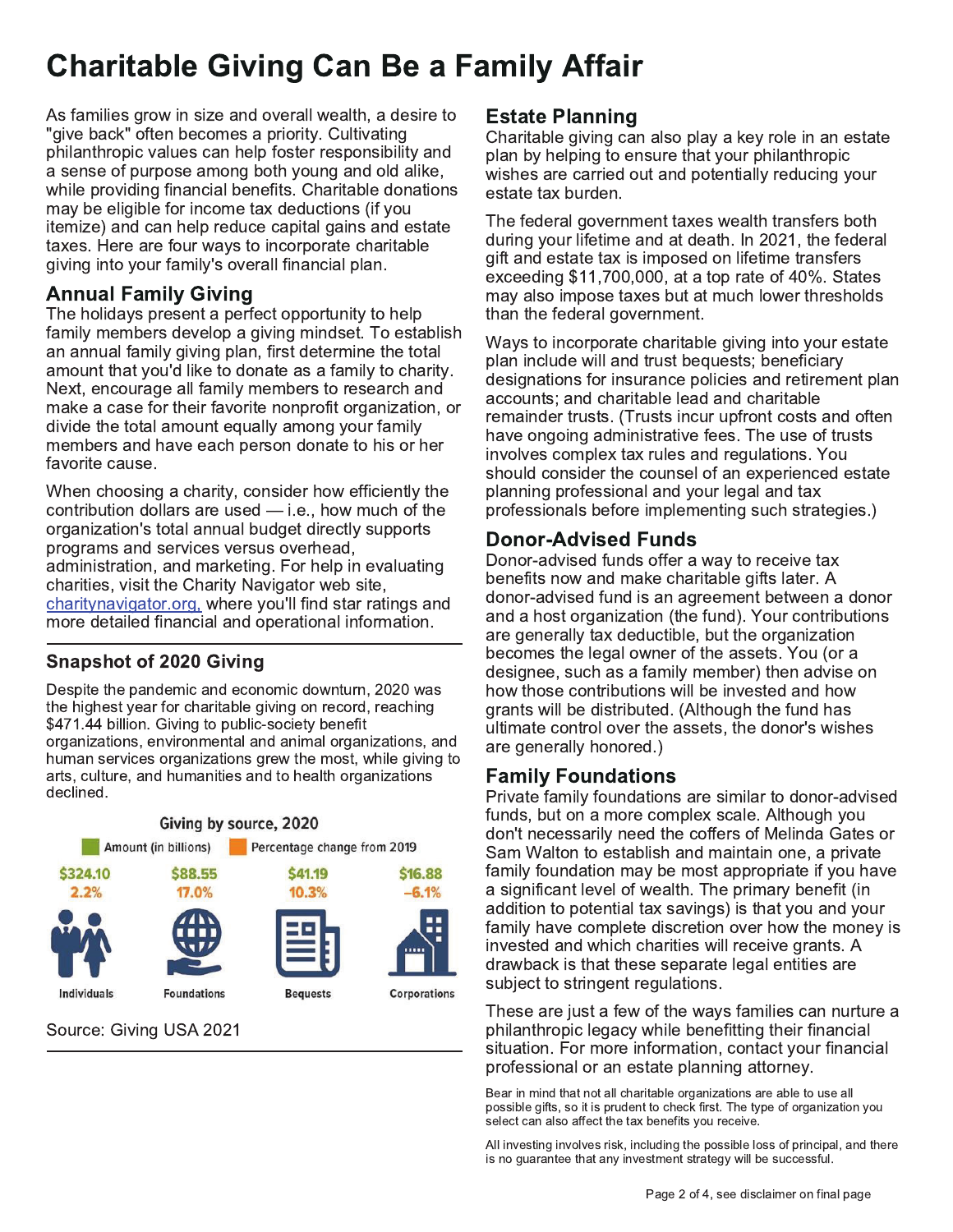### **What a Relief! Congress Acts Against Surprise Medical Bills**

If you have ever been caught off-guard by a large medical bill, a long-running practice known as balance billing might be the reason. A balance bill — which is the difference between an out-of-network provider's normal charges for a service and a lower rate reimbursed by insurance - can amount to thousands of dollars.

Many consumers are already aware that it usually costs less to seek care from in-network health providers, but that's not always possible in an emergency. Complicating matters, some hospitals and urgent-care facilities rely on physicians, ambulances, and laboratories that are not in the same network. In fact, a recent survey found that 18% of emergency room visits resulted in at least one surprise bill.<sup>1</sup>

#### Who's Afraid of High Health-Care Costs? Most **People**

Percent of surveyed adults who say they are worried about being able to afford the following expenses



### **Coming Soon: Comprehensive Protection**

The No Surprises Act was included in the omnibus spending bill enacted by the federal government at the end of 2020. The new rules will help ensure that consumers do not receive unexpected bills from out-of-network providers they didn't choose or had no control over. Once the new law takes effect in 2022, patients will not receive balance bills for emergency care, or for nonemergency care at in-network hospitals, when they are unknowingly treated by out-of-network providers. (A few states already have laws that prevent balance billing unless the patient agrees to costlier out-of-network care ahead of time.)

Patients will be responsible only for the deductibles and copayment amounts that they would owe under the in-network terms of their insurance plans. Instead of charging patients, health providers will negotiate a fair price with insurers (and settle disputes with arbitration). This change applies to doctors, hospitals, and air ambulances - but not ground ambulances.

### **Consent to Pay More**

Some patients purposely seek care from out-of-network health providers, such as a trusted family physician or a highly regarded specialist, when they believe the quality of care is worth the extra cost. In these nonemergency situations, physicians can still balance bill their patients. However, a good-faith cost estimate must be provided, and a consent form must be signed by the patient, at least 72 hours before treatment. Some types of providers are barred from seeking consent to balance bill for their services, including anesthesiologists, radiologists, pathologists, neonatologists, assistant surgeons, and laboratories.

### **Big Bills Will Keep Coming**

The fact that millions of consumers could be saved from surprise medical bills is something to celebrate. Still, many people may struggle to cover their out-of-pocket health expenses, in some cases because they are uninsured, or simply due to high plan deductibles or rising costs in general. Covered workers enrolled in family coverage contributed \$5,588. on average, toward the cost of premiums in 2020, with deductibles ranging from \$2,700 to more than \$4,500, depending on the type of plan.<sup>2</sup>

When arranging nonemergency surgery or other costly treatment, you may want to take your time choosing a doctor and a facility because charges can vary widely. Don't hesitate to ask for detailed estimates and try to negotiate a better price.

If you receive a bill that is higher than expected, don't assume it is set in stone. Check hospital bills closely for errors, check billing codes, and dispute charges that you think insurance should cover. If all else fails, offer to settle your account at a discount.

1-2) Kaiser Family Foundation, 2020